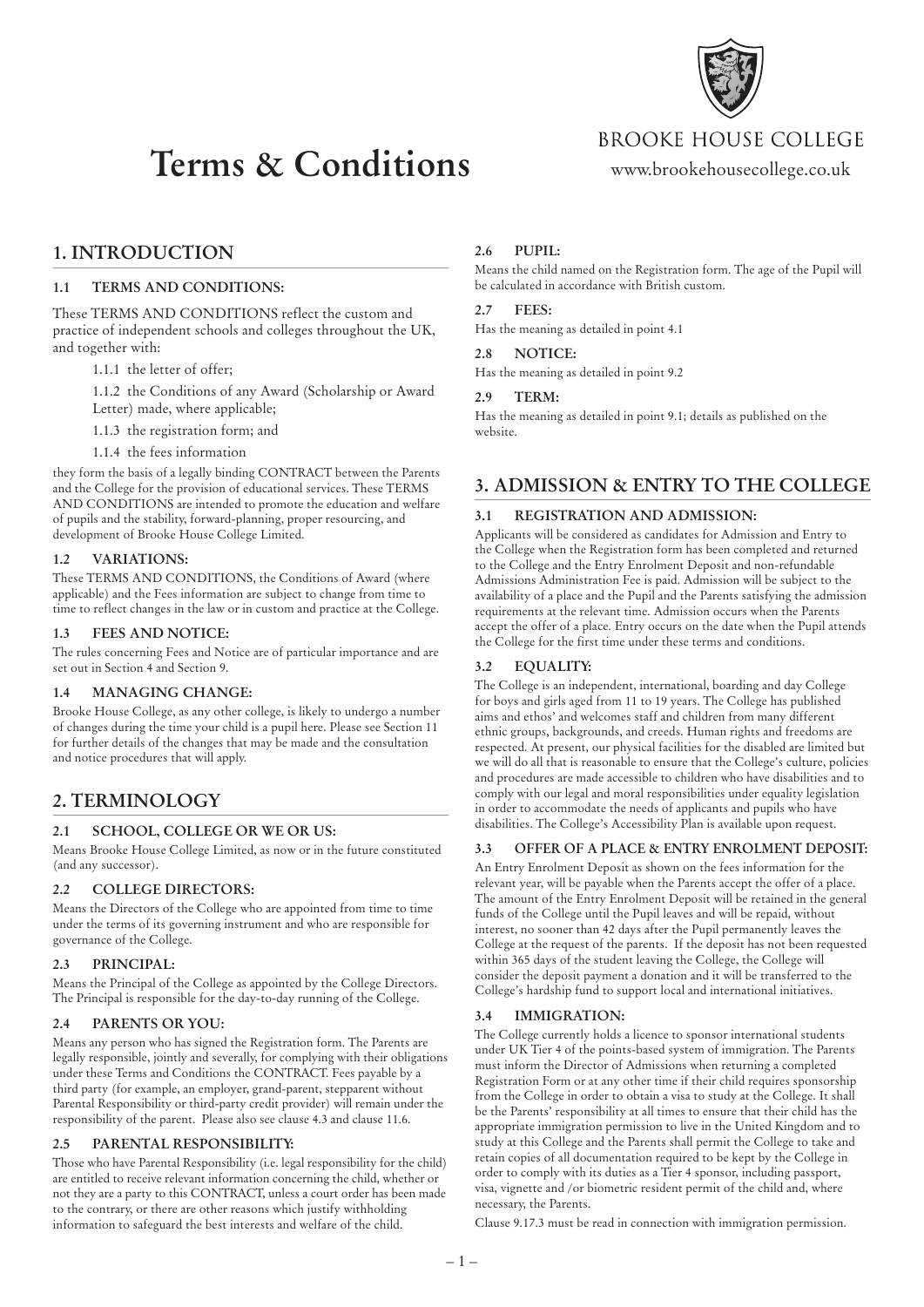# **4.1 FEES:**

May include, alone or in combination any of the Admissions Administration Fee, the Entry Enrolment Deposit, tuition fees, boarding fees, fees for extra tuition, other extras such as house charges, clothing and equipment, photographs or other items ordered by the Parents or the Pupil or charges arising in respect of educational visits, resources and exams or damage where the Pupil alone or with others has caused wilful loss or damage to College property or the property of any other person (fair wear and tear excluded), or bank charges including and arising from default in Fees payment or late payment charges if incurred. If parents do not settle their outstanding fees with Brooke House College, then the College reserves the right to inform all other UK independent schools and colleges, UK universities and higher education establishments, UK Visa and Immigration Department and the Council for Independent Education.

# **4.2 PAYMENT OF FEES:**

The Parents jointly and severally agree to pay the Fees applicable to each Term directly to the College. Except where a separate agreement has been made between the Parents and the College for the deferment of payment of Fees, Fees for each Term are due and payable as cleared funds one week before the commencement of the College Term to which they relate. If the fees are not paid on time, the pupil may not return for the Term being invoiced. If an item on the Fees Invoice is under query, the undisputed balance of that Fees Invoice must be paid. The College reserves the right to refuse a payment if it is not satisfied as to the identity of the payer or the source of the funds.

# **4.3 PAYMENT OF FEES BY A THIRD PARTY:**

An agreement with a third party (such as an employer, grandparent, stepparent without parental responsibility or third-party credit provider) to pay the Fees or any other sum due to the College does not release the Parents from liability if the third-party defaults and does not affect the operation of any other of these TERMS AND CONDITIONS unless an express release has been given in writing, signed by the College's Chief Operating Officer. The College reserves the right to refuse a payment from a third party.

# **4.4 INDEMNITY:**

If the College is required to pay all or part of any sum received from a third-party credit provider on behalf of the Parents, the Parents shall indemnify the College against all losses, costs, expenses (including legal expenses) penalties and interest suffered or incurred by the College.

# **4.5 REFUND OR WAIVER:**

Save where there is a legal liability, including liability under a court order or under the provisions of this CONTRACT to make a refund or reduction, Fees will not be refunded, reduced or waived if:

4.5.1 the Pupil is absent through illness; or

4.5.2. the Pupil is attending an external activity; or

4.5.3 a Term is shortened, or a vacation extended; or

4.5.4 the Pupil is released home before or after public examinations or otherwise before the normal end of a Term; or

4.5.5 the College is temporarily closed due to adverse weather conditions; or

4.5.6 for any reason other than exceptionally and at the sole discretion of the Managing Director in a case of genuine hardship.

See also Section 10 for information about events beyond the control of the parties.

# **4.6 EXCLUSION FOR NON-PAYMENT:**

The College reserves the right to exclude the Pupil on three days' written notice if Fees are overdue for payment or if the Parents fail to provide information reasonably requested by the College about the identity of the payer of any Fees or the source of the funds.

If the Pupil is excluded for a period of 28 days, he / she will be deemed withdrawn without Notice and a Term's Fees in lieu of notice will be payable in accordance with Section 9. Exclusion in these circumstances is not a disciplinary matter and the right to a Directors' Review will not normally arise. The College may withhold any information, character references or property while Fees remain overdue where it is lawful to do so.

# **4.7 LATE PAYMENT:**

Save where alternative provisions for the payment of interest are contained in a separate consumer credit agreement made between the Parents and the College, simple interest may be charged on a day-to-day basis on Fees which are unpaid. The rate of interest charged will be at the rate of 1% per week which represents a genuine pre-estimate of the cost to the College of a default. The Parents shall also be liable to pay all costs, fees, disbursements and charges including legal fees and costs reasonably incurred by the College in the recovery of any unpaid Fees regardless of the value of the College's claim. The College reserves the right to pass on information and authorisation to a third-party Debt Collection Agency, the details of any unpaid debts owed to the College, for their action to recover debt owed to the College.

# **4.8 PART-PAYMENT:**

Any sum tendered that is less than the sum due and owing may be accepted by the College on account only. Late payment charges may be applied to any unpaid balance of Fees, as set out in clause 4.7.

# **4.9 APPROPRIATION:**

Save where the Parents expressly state the contrary, the College shall allocate payments made to the earliest outstanding balance invoice on the Fees account. The Parents agree that a payment made in respect of one child may also be appropriated by the College to the unpaid account of any other child of the Parents.

# **4.10 INSTALMENT ARRANGEMENTS:**

An agreement by the College to accept payment of current and / or past and /or future Fees by instalments is concessionary and will be subject to separate agreement(s) between the Parents and the College. Where there are inconsistencies between these TERMS AND CONDITIONS and those of any instalment agreement or invoice issued by the College to the Parents (as applicable), the TERMS AND CONDITIONS of the instalment agreement or the invoice shall prevail. Where a payment plan has been agreed and confirmed in advance by the deposit, the College reserves the right to withdraw the agreement of that plan, if the Parents default on payments due by the date specified.

# **4.11 COMPOSITION SCHEMES:**

An arrangement under which a lump sum advance payment of Fees is made by or on behalf of the Parents will be the subject of a separate agreement.

#### **4.12 SCHOLARSHIPS, CHIEF OPERATING OFFICERIES AND OTHER FEE REDUCTIONS:**

Every Scholarship, Award, Bursary or other award or concession is a discretionary privilege, subject to high standards of attendance, diligence and behaviour on the Pupil's part and to the Parents treating the College and its staff reasonably. The terms on which such awards are offered and accepted will be notified to Parents at the time of offer. Any value attached to a scholarship shall be deducted from Fees before any Bursary or other concession is calculated or assessed.

# **4.13 FEES INCREASES:**

Fees are reviewed annually by the College. If the Parents receive less than a Term's notice of a Fees increase, they may give to the College written notice of withdrawal of the Pupil within 21 days and will not be liable to pay Fees in lieu of Notice and the Entry Enrolment Deposit, if paid, will be refunded without interest less any sums owing to the College.

# **4.14 INFORMATION ABOUT FEES:**

The Parents acknowledge that the College may make enquiries of the Pupil's previous schools for confirmation that all sums due and owing to such schools have been paid. The Parents also acknowledge that the College may inform any other school or educational establishment to which the Pupil is to be transferred if any Fees of this College are unpaid.

# **4.15 IDENTITY OF FEES PAYER:**

From time to time the College may need to obtain satisfactory evidence of the identify of person who is paying Fees, such as sight of a passport, driving licence or similar photographic identity and/or proof of residential address. A money laundering form must be completed in full and signed.

# **4.16 MONEY LAUNDERING:**

Should the College have reason to believe that any of the money laundering routes listed below is being used, the College will contact the United Kingdom's National Crime Agency (NCA) through a Suspicious Activity report (SAR) as per the UK Bribery Act 2010, as well as suspected offences under the Proceeds of Crime Act 2002 of laundering the proceeds of corruption through independent schools. The following are possible areas of concern with regard to money laundering:-

• Third party payments received in settlement of school-fee invoices;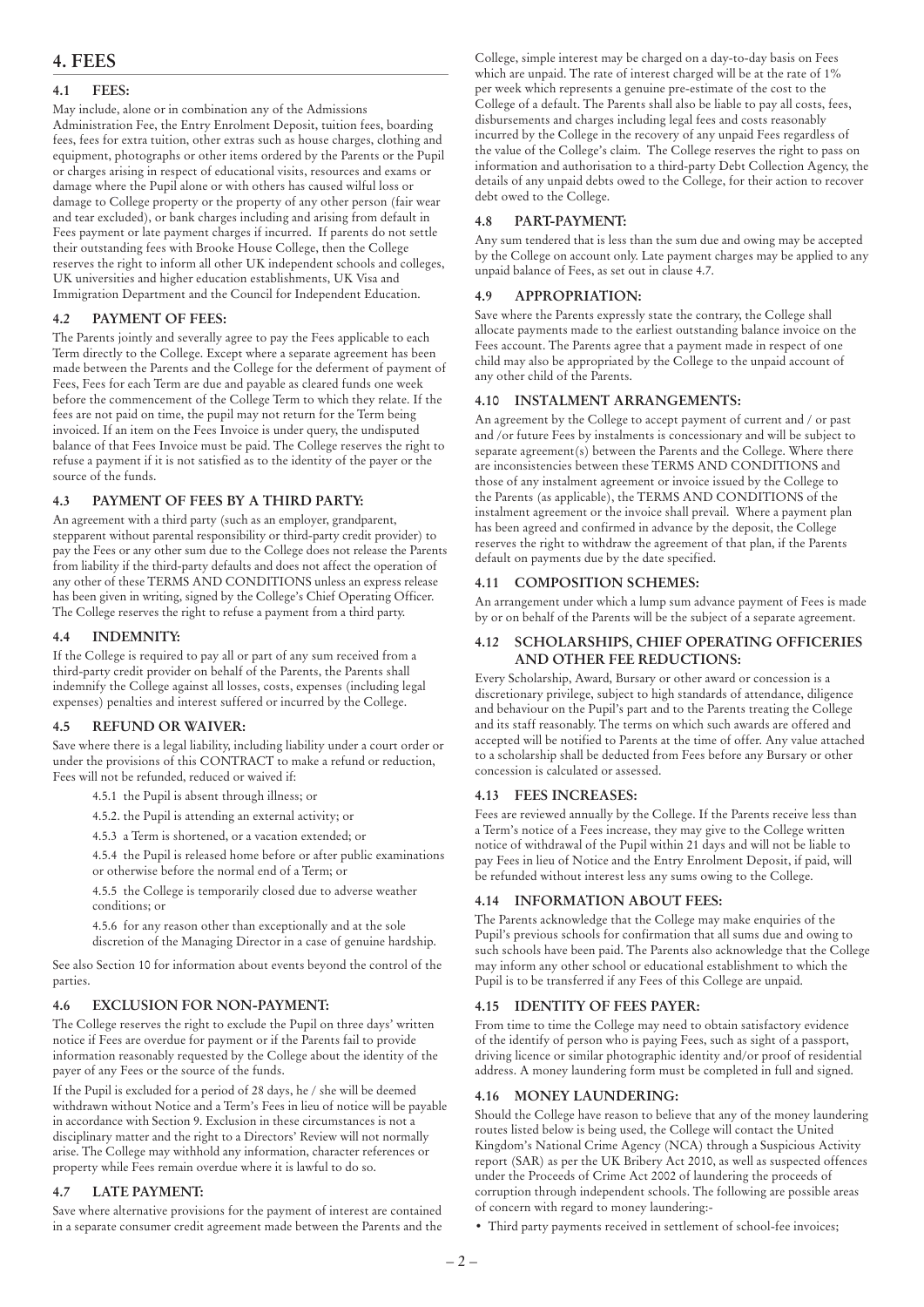- Unexpected interest in specific pupil applications or requests to 'circumvent' normal application requirements;
- Pupil comes from a jurisdiction considered of higher risk for money laundering;
- Funds coming to the College to pay for a pupil's fees where the funds are not coming from either a UK account or from the same jurisdiction as the pupil's nationality;
- Payments for school fees that do not come directly from parents;
- Cash deposits into accounts funding outgoing payments to the College;
- Cash deposits paid directly into the College's accounts for school fees, obscuring the source of funds;
- Account being funded by a number of un-associated third parties, with the income exceeding the profile of the customer;
- Transactions to the College of a size that may indicate that multiple years' fees are being paid up front;
- Account activity which is not aligned to the purpose of the account such as the use of custody accounts for school payments;
- Where the parent cannot, or will not, provide further detail around the underlying pupil.
- Parents classified as Politically Exposed Person (PEP) paying school fees; and
- Parents classified as PEPs and also originating from a country that has controls in place around PEPs holding offshore accounts.

# **4.17 DAMAGE TO ROOMS OR COLLEGE PROPERTY**

Where any damage is caused to any rooms or shared areas in the accommodation, the College may charge students a fair and reasonable proportion of the reasonable cost of making good any loss or damaged caused. Students should leave their accommodation in a clean and tidy condition, having removed all your belongings and rubbish from the accommodation and to leave all items listed in the Inventory in the same condition as they were in at the start of the period of residence. If additional cleaning is required, then an additional cleaning charge will be raised to cover those additional costs too.

# **5. EDUCATIONAL MATTERS**

# **5.1 PROVISION OF EDUCATION:**

The College will do all that is reasonable to provide an educational environment and teaching of a range, standard and quality which is suitable for each pupil and to provide education to at least the standard required by law in the particular circumstances. The College will exercise reasonable care and skill in providing educational services for the Pupil but cannot guarantee that the Pupil will achieve his / her desired examination results or that results will be sufficient to gain entry to other educational establishments.

# **5.2 ORGANISATION OF THE CURRICULUM:**

We reserve the right to organise the curriculum and its delivery in a way which, in the professional judgement of the Principal, is most appropriate to the College community as a whole. The curriculum includes teaching which actively promotes the fundamental British values of democracy, the rule of law, individual liberty, and mutual respect for and tolerance of those with different faiths and beliefs. We will endeavour to inform the Parents of changes and the reasons for them as soon as practicable. If a particular subject is under-subscribed, the College reserves the right to make changes to the curriculum as appropriate and/or make a supplementary charge or provide a smaller number of hours' tuition or even private tuition for the same fee. If the Parents have specific requirements or concerns about any aspect of the Pupil's education or progress, they should contact the College's Vice Principal, or other appropriate member of staff, as soon as possible, or contact the Principal in the case of a serious concern.

# **5.3 ACADEMIC PROGRESS REPORTS:**

The College shall monitor the Pupil's progress and shall report regularly to the Parents by means of effort and achievement grades shown in abbreviated interim reports and end-of-term reports and annual parents' meetings.

# **5.4 RELATIONSHIP, HEALTH & SEX EDUCATION:**

The Relationships Education, Relationships and Sex Education and Health Education (England) Regulations 2019 made under sections 34 and 35 of the Children and Social Work Act 2017 (CSWA2017) make Relationships Education compulsory for all pupils receiving primary education and

Relationships and Sex Education (RSE) compulsory for all pupils receiving secondary education. Whilst the regulations do not make Health Education compulsory in Independent schools, Personal, Social, Health and Economic Education (PSHE) continues to be compulsory.

The Pupil will receive health and life skills education appropriate to his / her age in accordance with the curriculum from time to time unless the Parents have given formal notice in writing, in accordance with (CSWA2017) Act above, in writing that they do not wish the Pupil to take part in this aspect of the curriculum. Please see the College's Relationships Education, Relationships & Sex Education and Health Education Policy.

# **5.5 PUBLIC EXAMINATIONS:**

The Principal may, after consultation with the Parents and the Pupil, decline to enter the Pupil's name for a public examination if, in the exercise of his / her professional judgement, the Principal considers that by doing so the Pupil's prospects in other examinations would be impaired and / or if the Pupil has not prepared for the examination with sufficient diligence, for example, because the Pupil has not worked or revised in accordance with advice or instruction from his / her teachers.

# **5.6 EXAMINATION SERVICES:**

The Principal may, after consultation with the Parents and if appropriate to the Pupil, decline to apply for access arrangements or post-examination services if, in his /her professional judgement it is considered not to be in the best interests of the Pupil or the examination cohort to do so.

# **5.7 REPORTS AND REFERENCES:**

Information supplied to the Parents and others concerning the progress and character of the Pupil, and about examinations, further education and career prospects, and any references shall be given conscientiously and with all due care and skill but otherwise without liability on the part of the College.

# **5.8 SPECIAL EDUCATIONAL NEEDS AND DIFFICULTY (SEND):**

The College shall do all that is reasonable to detect and deal appropriately with a learning difficulty which is considered to be a "special educational need". The College staff are not, however, qualified to make a diagnosis of conditions such as those commonly referred to as dyslexia, or of other learning difficulties.

# **5.9 SCREENING FOR LEARNING DIFFICULTIES:**

The screening tests available to schools are indicative only: they are not infallible. The Parents will be notified if a screening test indicates that the Pupil may have a learning difficulty. A formal assessment can be arranged by the College at the Parents' expense or by the Parents themselves.

# **5.10 INFORMATION ABOUT LEARNING DIFFICULTIES:**

The Parents shall notify the Principal when completing the College's Confidential Information Form and subsequently in writing if they are aware or suspect that the Pupil (or anyone in his/her immediate family) has a learning difficulty and the Parents must provide the College with copies of all written reports and other relevant information. The Parents will be asked to withdraw the Pupil, without being charged Fees in lieu of Notice if, in the professional judgement of the Principal and after consultation with the Parents and with the Pupil (where appropriate), the College is unable to provide adequately for the Pupil's special educational needs. The College reserves the right to charge for the provision of additional teaching where it is lawful to do so.

# **5.11 MOVING UP THE COLLEGE:**

It is assumed that if the Pupil satisfies the relevant criteria at the time, he / she will progress through the College and will ultimately complete Year 13, through the College's provision of courses. The Parents will be consulted before the end of the Spring Term or before the end of the Autumn Term in Year 11 if there appears to be any reason why the Pupil may be refused a place at the next stage of the College. It is assumed that if the Pupil satisfies the relevant criteria at the time he / she will progress through years 12 and 13 whilst studying for his / her A Levels or University Foundation Course and will ultimately complete Year 13. The Parents will be consulted before the end of the Spring Term of year 12 if there appears to be any reason why the Pupil may be refused a place at the next stage of the College. The option of a transfer to the University Foundation Programme in the place of the Pupil's A Levels may be offered. The Parents must give Notice in accordance with the provisions about notice in Section 9 below if they do not intend the Pupil to proceed to the next stage of the College, or a Term's Fees in lieu of Notice will be payable.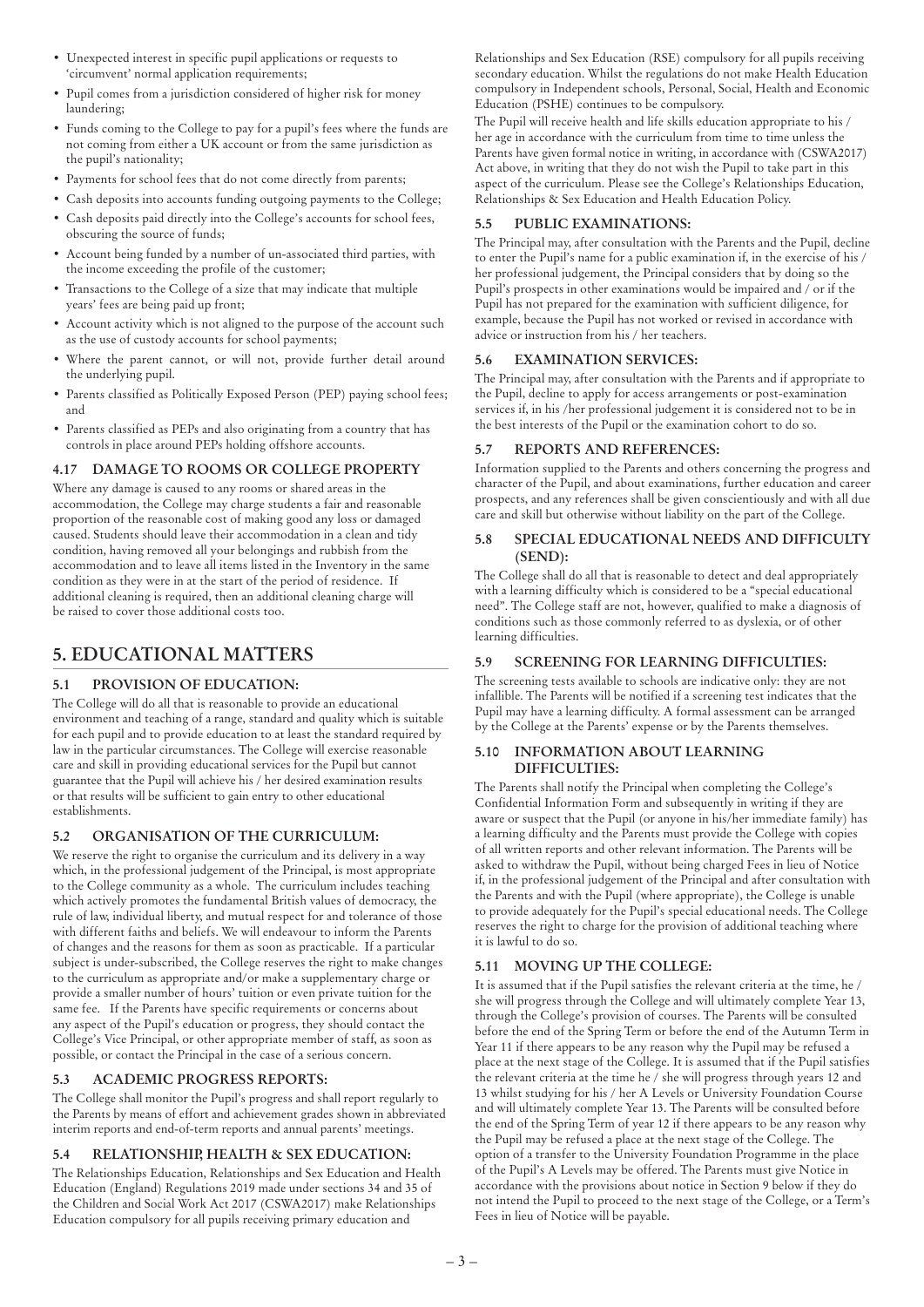# **5.12 COLLEGE'S INTELLECTUAL PROPERTY:**

Where the Pupil, in conjunction with any member of staff, creates anything (including a work, a design, an invention, a database, a trademark or goodwill) (a Work) in respect of which any intellectual property (including copyright, design rights, patents, database rights or the right to sue for passing off) (Intellectual Property Rights) exist, the College reserves all its Intellectual Property Rights in respect of that Work.

### **5.13 PUPIL'S WORK:**

The Parent's consent for themselves and (so far as they are entitled to do so) on behalf of the Pupil, to the College retaining the Pupil's original work until, in the professional judgement of the Principal, it is appropriate to release the work to the Pupil. Certain coursework may have to be retained for longer than other work in order to reduce the risk of cheating. We will take reasonable care to preserve the Pupil's work undamaged but cannot accept liability for loss or damage caused to this or any other property of the Pupil by factors outside the direct control of the Principal or staff.

#### **5.14 CONSENT FOR EDUCATIONAL VISITS:**

A variety of educational visits will be provided for the Pupil. Parents will be provided with relevant information in advance of educational visits or trips. Unless the Parents specifically notify the College in writing at least 24 hours in advance, that they do not wish the Pupil to take part in a specific educational visit, then by signing the Registration Form and agreeing to be bound by the TERMS AND CONDITIONS the Parent's consent to the Pupil taking part in any educational visit. These include:

5.14.1 visits or trips which incur an additional cost; or

5.14.2 visits or trips (including overnight or residential stays) which take place during the weekends or College holidays; or

5.14.3 non-routine off-site activities and sporting fixtures which extend beyond the normal start and finish of the College day; or

5.14.4 adventure activities which may take place at any time.

#### **5.15 CONSENT FOR EDUCATIONAL VISITS:**

The College will advise the Parents in advance of any additional costs associated with an educational visit, including those described in clause 5.14.2 to 5.14.4 above. The cost of such a visit or trip may be payable in advance and may be subject to a separate agreement. All additional costs (such as medical costs, taxis, air fares or professional advice) incurred to protect the Pupil's safety and welfare, or to respond to breaches of discipline, will be added to the next due Fees Invoice. The College reserves the right to prevent the Pupil from taking part in an educational visit or trip while overdue Fees remain unpaid.

# **6. PASTORAL CARE**

# **6.1 THE COLLEGE'S COMMITMENT:**

We will do all that is reasonable to safeguard and promote the Pupil's welfare and to provide pastoral care to at least the standard required by law in the particular circumstances. We will respect the Pupil's human rights and freedoms which must, however, be balanced with the lawful needs and rules of the College community and the rights and freedoms of others. The Parents agree that the Principal has the right to require the Pupil to remain away from the College temporarily at the home of his/her Parents or guardian if he / she considers that the Pupil's presence at the College presents a risk to him/her or to any other pupil or member of College staff. Please see also Section 8 below.

#### **6.2 COMPLAINTS:**

Any question, concern or complaint about the pastoral care or safety of a pupil or any educational issue or other matter connected to the College must be notified to the College as soon as practicable. A copy of the College's complaints procedure is available on the College website or can be supplied on request. See also clause 8.18.

### **6.3 PUPIL'S RIGHTS:**

The Pupil, if of sufficient maturity and understanding, has certain legal rights that the College must observe. These include the right to give or withhold consent in a variety of circumstances and certain rights to confidentiality and, usually, the right to have contact with his / her parents. If a conflict of interest arises between the Parents and the Pupil, the rights of, and duties owed to, the Pupil will in most cases take precedence over the rights of, and duties owed to, the Parents.

#### **6.4 PRINCIPAL'S AUTHORITY:**

The Parents authorise the Principal to take and / or authorise in good faith

all decisions which the Principal considers on proper grounds will safeguard and promote the Pupil's welfare. Please see Section 7.

#### **6.5 ETHOS:**

The ethos of the College is to foster good relationships between pupils and between members of staff and pupils. Bullying, harassment, victimisation and discrimination will not be tolerated. The College and its staff will act fairly in relation to the Pupil and the Parents and expects the same of the Pupil and the Parents in relation to the College or its staff

#### **6.6 PHYSICAL CONTACT:**

The Parent's consent to such physical contact with the Pupil:

6.6.1 as may accord with good practice; or

6.6.2 as may be appropriate and proper for teaching and instruction; or

- 6.6.3 for providing comfort to the Pupil in distress; or
- 6.6.4 to maintain safety and good order; or
- 6.6.5 in connection with the Pupil's health and welfare.

The Parents also consent to the Pupil participating in contact and noncontact sports and other activities as part of the normal College programme or co-curricular programme. The Parents acknowledge that while the College will provide appropriate supervision the risk of injury cannot be eliminated.

#### **6.7 DISCLOSURES:**

The Parents must, as soon as possible, disclose to the College in confidence:

> 6.7.1 any known medical condition, health problem or allergy affecting the Pupil;

6.7.2 any history of a learning difficulty on the part of the Pupil or any member of his / her immediate family;

6.7.3 any disability, special educational need or any behavioural, emotional difficulty and / or social difficulty on the part of the Pupil;

6.7.4 any family circumstances or court order which might affect the Pupil's welfare or happiness;

6.7.5 any concerns about the Pupil's safety;

6.7.6 any change in the financial circumstances of the Parents in receipt of a Bursary from the College.

#### **6.8 CONFIDENTIALITY:**

The Parents authorise the Principal to override their own and (so far as they are entitled to do so) the Pupil's rights to confidentiality, and to impart confidential information on a need-to-know basis where necessary to safeguard or promote the Pupil's welfare or to avert a perceived risk of serious harm to the Pupil or to another person at the College. In some cases, members of staff may need to be informed of any particular vulnerability the Pupil may have. The College reserves the right to monitor the Pupil's use of:

- 6.8.1 e-mail;
- 6.8.2 the internet; and
- 6.8.3 mobile electronic devices.

See also the College's ICT – Acceptable Use Policy.

#### **6.9 SPECIAL PRECAUTIONS:**

The Principal needs to be aware of any matters that are relevant to the Pupil's safety and security. The Principal must therefore be notified in writing immediately of any court orders or situations of risk in relation to the Pupil for whom any special safety precautions may be needed. Parents may be excluded from College premises if the Principal, acting in a proper manner, considers such exclusion to be in the best interests of the Pupil or any other member of the College community.

#### **6.10 LEAVING COLLEGE PREMISES:**

The College will do all that is reasonable to ensure that the Pupil remains in the care of the College during College hours but we cannot accept responsibility for the Pupil if he / she leaves College premises in breach of College rules or regulations. The College is not legally entitled to prevent a pupil aged 16 years or over from leaving College premises during College hours.

### **6.11 RESIDENCE DURING TERM TIME:**

The Pupil, except when boarding, is required during Term time and at weekends, and exeats (permitted periods of time away from College), to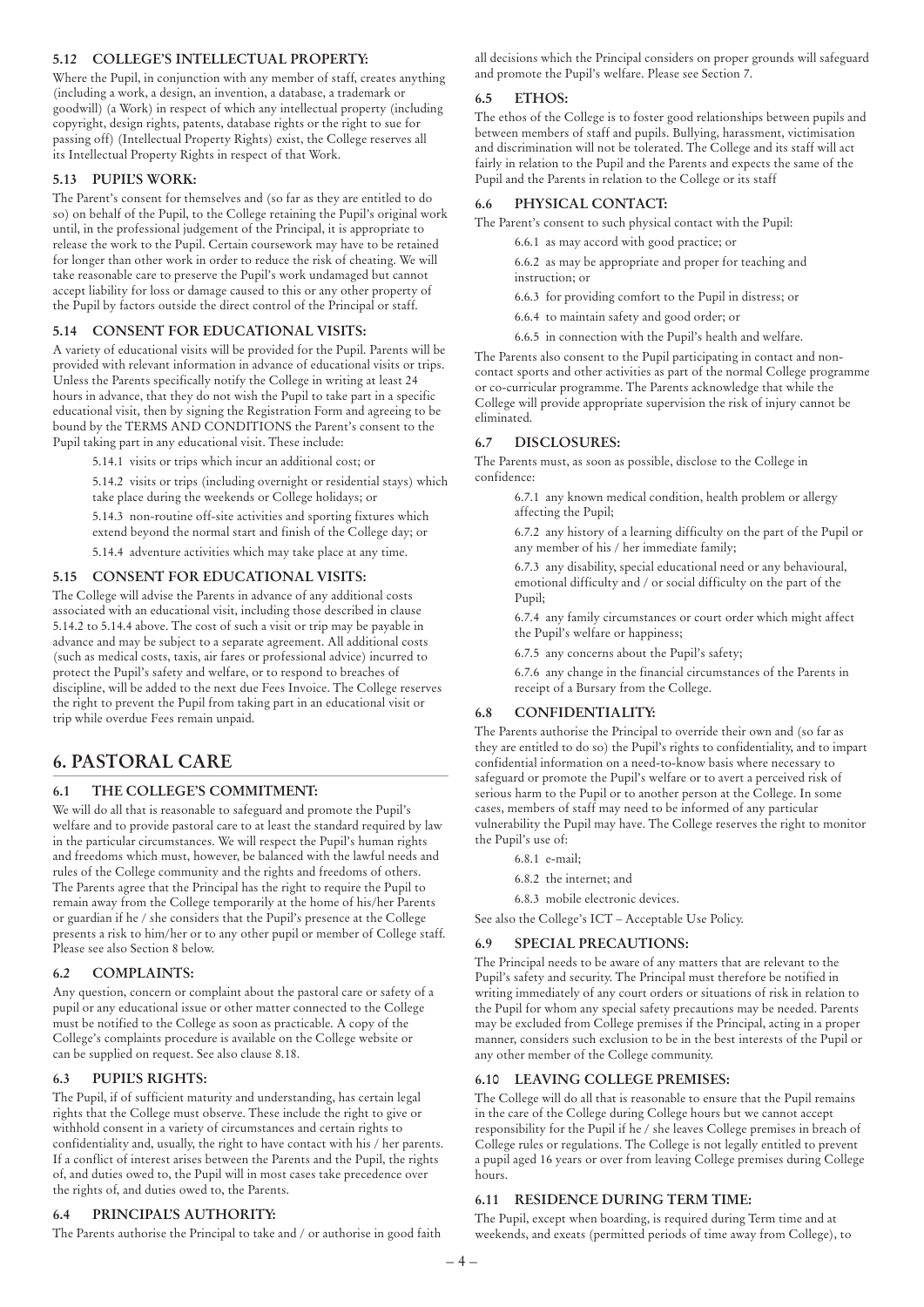live with the Parents or a legal guardian or with an education guardian acceptable to the College. The Principal must be notified in writing immediately if the Pupil will be residing during term time under the care of someone other than the Parents or his/her education guardian.

### **6.12 COMMUNICATIONS FROM THE PARENTS:**

Communications or instructions from one of the Parents or any person with Parental Responsibility shall be deemed by the College to be received from both Parents. This requirement does not apply to the giving of Notice for the Cancellation of the place or the Withdrawal of the Pupil from the College. Those persons who are required to consent to or to give Notice of Cancellation or Withdrawal are set out in clause 9.2.

### **6.13 ABSENCE OF THE PARENTS:**

When both the Parents will be absent from the Pupil's home overnight or for a 24-hour period or longer, the College must be told in writing the name, address, and telephone number for 24-hour contact with the adult who will have the care of the Pupil.

#### **6.14 EDUCATION GUARDIANS:**

The Parents, if resident outside the United Kingdom, may before Entry appoint an education guardian for the Pupil in the United Kingdom who has been given legal authority to act on behalf of the Parents in all respects and to whom the College can apply for authorities when necessary. The College can accept no responsibility for the Pupil when he / she is in the care of the Parents or the education guardian. The Parents or the education guardian must make holiday arrangements, including travel to and from the College, in advance. The responsibility for choosing an appropriate education guardian rests solely with the Parents. The Parents are responsible in each case for satisfying themselves as to the suitability of an education guardian. The Parents shall immediately on appointment provide the College with up-to-date contact details for the appointed education guardian and shall immediately notify the College of any changes to those details.

#### **6.15 PHOTOGRAPHS OR IMAGES (INCLUDING VIDEO RECORDINGS):**

The College may obtain and use photographs or images (including video recordings) of the Pupil for:

6.15.1 use in the College's promotional material such as the prospectus, the website or social media;

6.15.2 press and media purposes;

6.15.3 educational purposes as part of the curriculum or extracurricular activities.

The College may seek specific consent from the Parents before using a photograph or video recording where the College considers that the use is more privacy intrusive. Where the Pupil is of sufficient maturity (when aged 13 years or older) we may seek the Pupil's specific prior consent in addition to or instead of the Parents' consent. We would not disclose the home address of the Pupil without the Parents' consent.

Please see the College's privacy notice document which is published on our website for more information about the use of photographs and images.

# **6.16 REQUEST FOR CONFIDENTIALITY:**

The Parents may ask Us to keep information about the Pupil confidential. For example, you may ask Us not to use photographs of the Pupil in promotional material or ask Us to keep the fact that the Pupil is on the College roll confidential. If the Parents would like information about the Pupil to be kept confidential, they must immediately contact the Principal in writing, requesting an acknowledgment of their letter.

#### **6.17 TRANSPORT:**

The Parents' consent to the Pupil travelling by any form of public transport and / or in a motor vehicle driven by a responsible adult who is duly licensed and insured to drive a vehicle of that type, for College activities only.

#### **6.18 PUPIL'S PERSONAL PROPERTY:**

The Pupil is responsible for the security and safe use of all his / her personal property including money, mobile electronic devices, locker keys, watches, computers, musical instruments and sports equipment, and for property lent to them by the College.

#### **6.19 INSURANCE:**

The Parents are responsible for insurance of the Pupil's personal property whilst at College or on the way to and from College or any Collegesponsored activity away from College premises.

# **6.20 COLLEGE'S LIABILITY:**

Unless negligent or guilty of some other wrongdoing causing injury, loss or damage, the College does not accept responsibility for accidental injury or other loss caused to the Pupil or the Parents or for loss or damage to property.

# **7. HEALTH AND MEDICAL MATTERS**

# **7.1 MEDICAL DECLARATION:**

The Parents will be asked to complete a Confidential Medical Registration Form and Medical Treatment Consent Form concerning the Pupil's health and must inform the Principal in writing if the Pupil develops any known medical condition, health problem or allergy, or will be unable to take part in games or sporting activities or has been in contact with anyone with an infectious or contagious disease.

# **7.2 MEDICAL CARE:**

If a boarder, the Pupil must be registered on the list of the College Nurse while a pupil at the College. The Parents must comply with the College Nurse's recommendations which may include a reasonable decision to release the Pupil home or to his / her education guardian when he / she is unwell.

#### **7.3 HEALTH ASSESSMENT:**

The Pupil will have a routine health assessment with the College Nurse or doctor appointed by him / her, usually during the first Term at the College. Arrangements can be made on request for the Parents to be present, but this is subject to the Pupil's consent if the Pupil is of sufficient maturity and understanding.

#### **7.4 PUPIL'S HEALTH:**

The Principal may at any time require a medical opinion or certificate as to the Pupil's general health where the Principal considers it necessary as a matter of professional judgement in the interests of the Pupil and / or the College community. The Pupil if of sufficient age and maturity is entitled to insist on confidentiality which can be overridden in the Pupil's own interests or where necessary for the protection of other members of the College community.

#### **7.5 MEDICAL INFORMATION:**

Throughout the Pupil's time as a member of the College, the College Nurse shall have the right to disclose confidential information about the Pupil if it is considered to be in the Pupil's own interests or necessary for the protection of other members of the College community. Such information will be given and received on a confidential, need-to-know basis.

# **7.6 EMERGENCY MEDICAL TREATMENT:**

The Parents authorise the Principal to consent on their behalf to the Pupil receiving emergency medical treatment where certified by an appropriately qualified person as necessary for the Pupil's welfare and if the Parents or second emergency contact cannot be contacted in time.

# **8. BEHAVIOUR AND DISCIPLINE**

# **8.1 COLLEGE REGIME:**

The Parents accept that the College will be run in accordance with the authorities delegated by the Directors to the Principal. The Principal is entitled to exercise a wide discretion in relation to the College's policies, rules and regime and will exercise those discretions in a reasonable and lawful manner, and with procedural fairness when the status of the Pupil is at issue.

# **8.2 CONDUCT AND ATTENDANCE:**

We attach importance to courtesy, integrity, good manners, good discipline, and respect for the needs of others. The Parents warrant that the Pupil will take a full part in the activities of the College, will attend each College day, will be punctual, will work hard, will be well-behaved and will comply with the College rules.

#### **8.3 COLLEGE RULES:**

The College rules which apply are set out in our:

- 8.3.1 Anti-Bullying Policy;
- 8.3.2 Attendance Policy;
- 8.3.3 Behaviour & Discipline Policy;
- 8.3.4 Expulsion & Removal Policy;
- 8.3.5 Pupil access to risky areas policy; and
- 8.3.6 Standing Rules & Regulations
- 8.3.7 Pupil privacy notice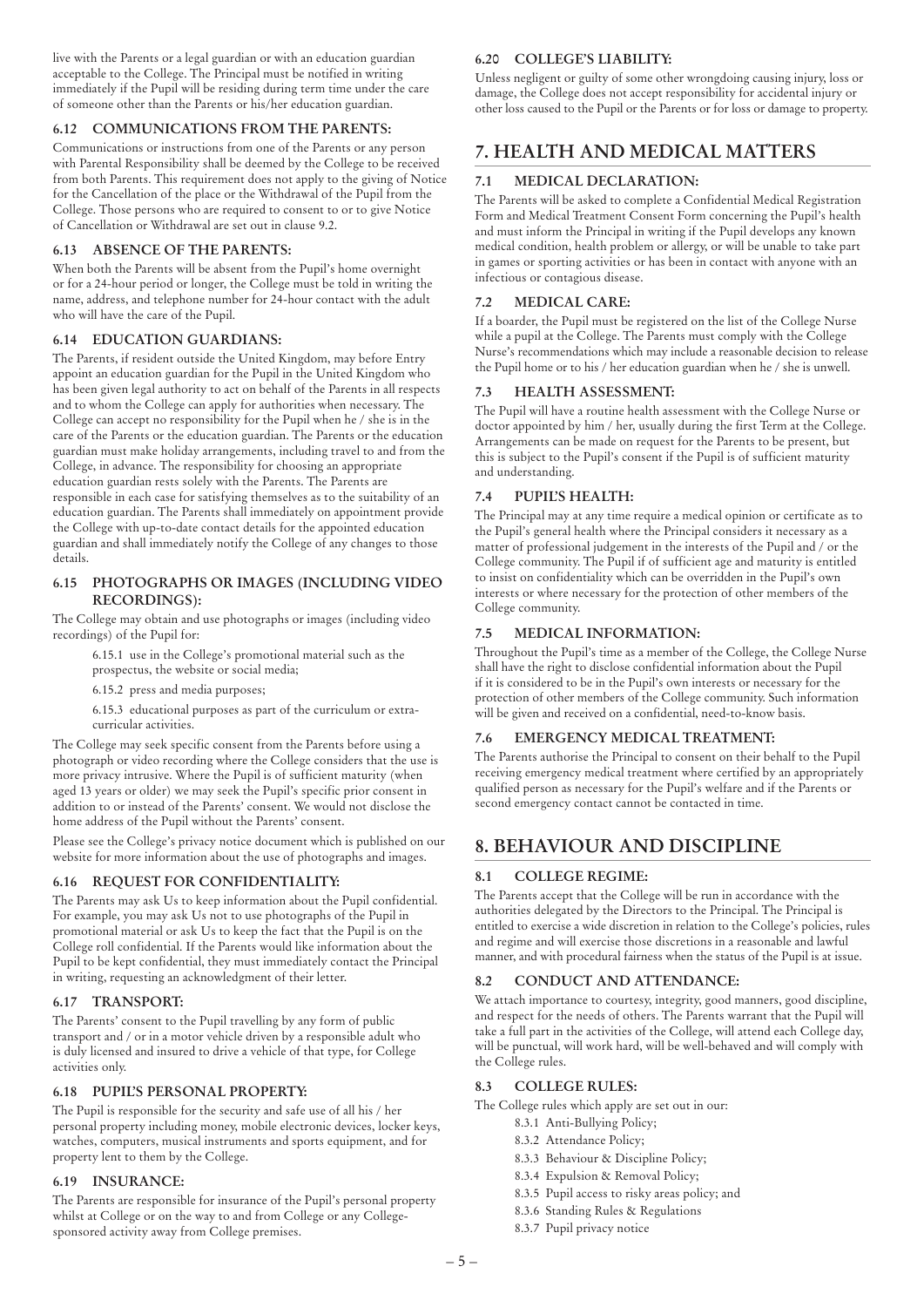These and other documents published from time to time are available upon request or on the College's website. The Parents are requested to read these documents carefully with the Pupil, as it will be a requirement of our pupil induction that the pupil accepts and agrees to these rules, before they accept the offer of a place.

# **8.4 COLLEGE DISCIPLINE:**

The Parents accept the authority of the Principal and of other members of staff on the Principal's behalf to take all reasonable disciplinary or preventative action necessary to safeguard and promote the welfare of the Pupil and the College community as a whole. The College's disciplinary policy which is current at the time and published on the College website applies to all pupils when they are on College premises, or in the care of the College, or wearing College uniform/kit, or otherwise representing or associated with the College.

# **8.5 INVESTIGATIVE ACTION:**

A complaint or rumour of misconduct will be investigated by the Principal. The Pupil may be questioned, and his / her accommodation or belongings may be searched in appropriate circumstances. All reasonable care will be taken to protect the Pupil's human rights and freedoms and to ensure that the Parents are informed as soon as reasonably practicable after it becomes clear that the Pupil may face formal disciplinary action, and also to make arrangements for the Pupil to be accompanied and assisted by the Parents, education guardian or a teacher of the Pupil's choice.

# **8.6 PROCEDURAL FAIRNESS:**

Investigation of a complaint that could lead to Expulsion, Removal or Withdrawal of the Pupil (each as defined in Clause 8.10) in any of the circumstances explained below shall be carried out in a fair and unbiased manner. All reasonable efforts will be made to notify the Parents or education guardian so that they can attend a meeting with the Principal before a decision is taken in such a case. In the absence of the Parents or education guardian, the Pupil will be assisted by an adult (usually a teacher) of his / her choice.

# **8.7 DIVULGING INFORMATION:**

Except as required by law, the College and its staff shall not be required to divulge to the Parents or others any confidential information or the identities of pupils or others who have given information which has led to the complaint or which the Principal has acquired during an investigation.

# **8.8 DRUGS AND ALCOHOL:**

The Pupil may be given the opportunity to provide a biological sample under medical supervision if involvement with drugs is suspected, or a sample of breath to test for alcohol consumed in breach of College rules or policy. A sample or test in these circumstances will not form part of the Pupil's permanent medical record.

# **8.9 SANCTIONS:**

The College's current policies on sanctions are available to the Parents on request before they accept the offer of a place.

Those policies may undergo reasonable change from time to time but will not authorise any form of unlawful activity. Sanctions may include a requirement to undertake menial but not degrading tasks on behalf of the College or external community, detention for a reasonable period, withdrawal of privileges or suspension, or alternatively being removed or expelled.

# **8.10 DEFINITIONS OF SANCTIONS:**

The definitions in this clause apply in these TERMS AND CONDITIONS.

Expulsion: means that the Pupil is required to leave the College permanently in circumstances described in clause 8.11

Removal: means that the permanent removal of the Pupil from the College is required in circumstances described in clause 8.13.

Suspension: means that the Pupil is sent or released home for a limited period as either a disciplinary sanction or the Principal requires him/her to remain away from the College in the circumstances described in clause 6.1 above or pending the outcome of an investigation or pending a Directors' Review.

Withdrawal: has the meaning set out in clause 9.10.

# **8.11 EXPULSION:**

The Pupil may be formally expelled from the College if it is proved on the balance of probabilities that the Pupil has committed a very grave breach of discipline or a serious criminal offence. Expulsion is reserved for the most serious breaches. The Principal shall act with procedural fairness in all such cases. The Principal's decision to expel shall be subject to a Directors'

Review if requested by the Parents. The Parents will be given a copy of the Review procedure current at the time. The Pupil shall be suspended from the College pending the outcome of the Review. See clause 8.16 and clause 8.17.

# **8.12 FEES FOLLOWING EXPULSION:**

If the Pupil is expelled, there will be no refund of the Fees for the current or past Terms, but the Entry Enrolment Deposit will be refunded without interest less any sums owing to the College. There will be no charge to Fees in lieu of Notice but, save for any contrary provisions in any other agreement made between the Parents and the College, all arrears of Fees and any other sums due to the College will become immediately due and payable.

# **8.13 REMOVAL IN OTHER CIRCUMSTANCES:**

The Parents may be required to remove the Pupil permanently from the College or from boarding if, after consultation with the Parents and if appropriate the Pupil, the Principal is of the opinion that:

8.13.1 by reason of the Pupil's conduct, behaviour or progress, the Pupil is unwilling or unable to benefit sufficiently from the educational opportunities and / or the community life offered by the College; or

8.13.2 if the Parents have treated the College or members of its staff unreasonably; then

in these circumstances, and at the sole discretion of the Principal, Withdrawal of the Pupil by the Parents may be permitted as an alternative to Removal being required. The Principal shall act with procedural fairness in all such cases and shall have regard to the interests of the Pupil and the Parents as well as those of the College. The Principal's decision to require the Removal of the Pupil shall be subject to a Directors' Review if requested by the Parents. The Parents will be given a copy of the Review procedure current at the time. The Pupil shall be suspended from the College pending the outcome of the Review. See clause 8.16 and clause 8.17.

# **8.14 FEES FOLLOWING REMOVAL:**

If the Pupil is removed or withdrawn in the circumstances described in clause 8.13, the provisions relating to Fees shall be as set out in clause 8.12 save that the Entry Enrolment Deposit will be refunded without interest less any sums owing to the College.

# **8.15 LEAVING STATUS:**

The College reserves the right to record the leaving status of the Pupil on the Pupil's file immediately after Expulsion or Removal or Withdrawal.

# **8.16 DIRECTORS' REVIEW:**

The Parents may request a review by Directors (Directors' Review) of a decision to expel or require the Removal of the Pupil from the College or from boarding (but not a decision to suspend the Pupil unless the suspension is for 11 College days or more or would prevent the Pupil taking a public examination). The Principal will advise the Parents of the procedure (current at that time) under which a Directors' Review shall be conducted when they inform the Parents of their decision. A Directors' Review will be conducted under fair procedures in accordance with the requirements of natural justice.

# **8.17 PUPIL'S STATUS PENDING REVIEW:**

If the Parents request a Directors' Review, the Pupil will be suspended from College until the review procedure has been completed. While suspended, the Pupil shall remain away from College and will have no right to enter College premises during that time without written permission from the Principal.

# **8.18 COMPLAINTS PROCEDURE:**

A complaint about any matter of College policy or administration not involving an Expulsion or Removal of the Pupil must be made in accordance with the College's complaints procedure, a copy of which is available on request. Every reasonable complaint shall receive fair and proper consideration and a timely response.

# **9. PROVISIONS ABOUT NOTICE**

# **9.1 TERM:**

Means the period between and including the first and last days of the relevant College term, as published on the website.

# **9.2 NOTICE:**

Means (unless the contrary is stated in these TERMS AND CONDITIONS) a Term's written notice given by: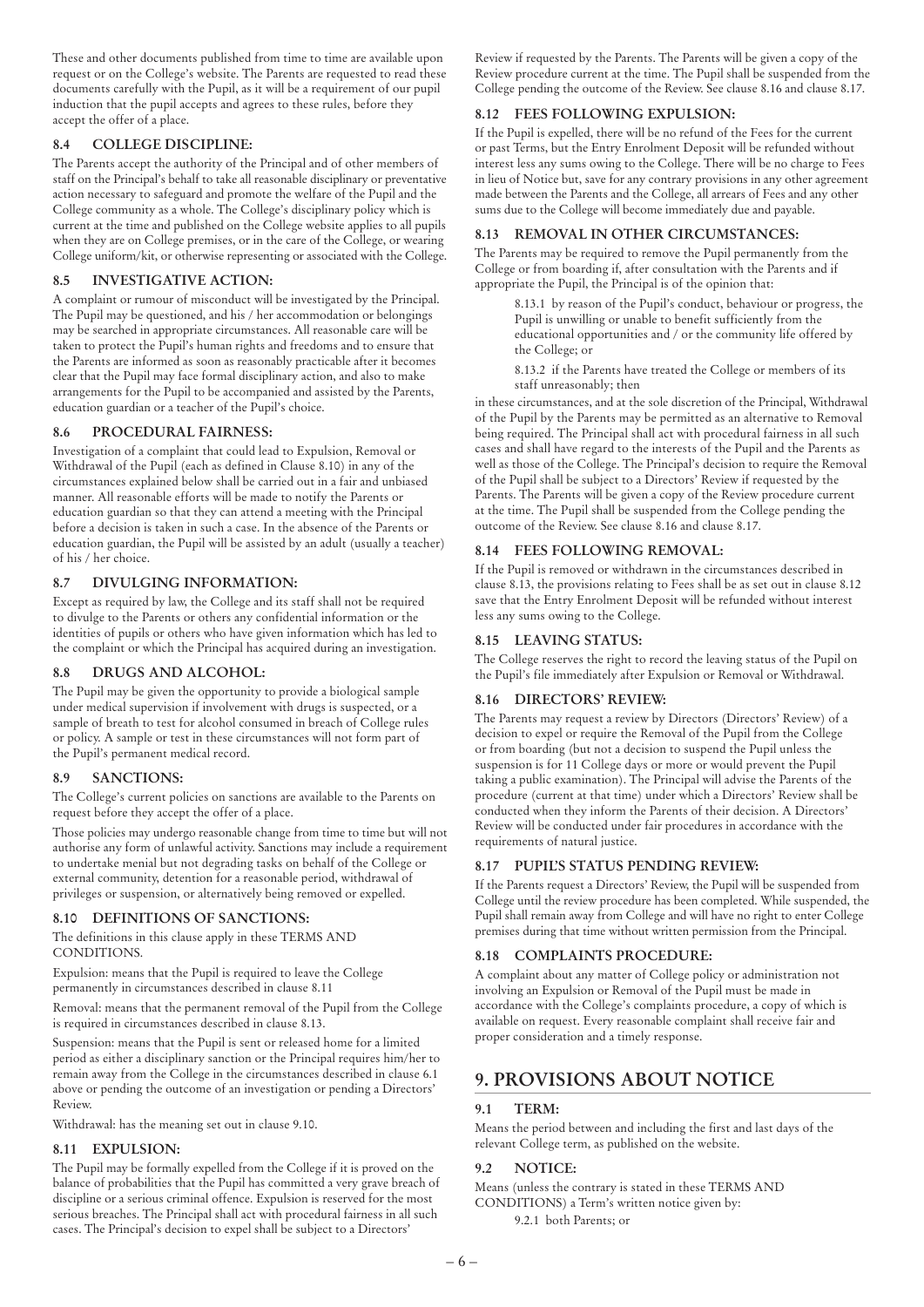9.2.2 one of the Parents with the prior written consent of the other Parent; and

9.2.3 in either case the prior written consent of any other person with Parental Responsibility where appropriate

before the first day of Term addressed to and received by the Principal personally or the Chief Operating Officer on the Principal's behalf. It is expected that the Parents will consult with the Principal before giving Notice to withdraw the Pupil. The Parents should contact the College if no acknowledgement of the Notice is received from the College within seven days of the date of the Notice. Please also see clause 9.11.

# **9.3 A TERM'S WRITTEN NOTICE:**

Means Notice given before the first day of a Term and expiring at the end of that Term. A Term's Written Notice must be given if:

9.3.1 the Parents wish to cancel the place after acceptance; or

9.3.2 except where clause 9.11 applies, the Parents wish to withdraw the Pupil who has entered the College; or

9.3.3 the Parents or the Pupil wish(es) to transfer from boarding to day status or vice versa, or between being a football academy pupil and non-football academy pupil or vice versa, or to cease music instrument tuition;

9.3.4 the college would under exceptional emergency circumstances consider a change of status as outlined in 9.3.3 on a pro rata basis where reasonable and proportionate to the business needs of the College, at the Principal's discretion.

#### **9.4 PROVISIONAL NOTICE:**

Is valid only for the Term in which it is given. Provisional notice must be given in writing and received by the Principal personally or the Chief Operating Officer on the Principal's behalf.

#### **9.5 FEES IN LIEU OF NOTICE:**

In circumstances where the Parents have not given a Term's Written Notice where required by these TERMS AND CONDITIONS, Fees in lieu of Notice means Fees in full at the rate applicable for the next Term following Withdrawal and not limited to the parental contribution in the case of a scholarship, exhibition, bursary or other award or concession. One Term's Fees In lieu of Notice represents a genuine pre-estimate of the College's loss in these circumstances, and sometimes the actual loss to the College will be much greater. This rule is necessary to promote stability and the College's ability to plan its staffing and other resources.

In the case of Parental request to transfer from the Football Academy to Non-Football Academy course, a full term's notice is required, in writing to the Director of Admissions.

# **9.6 CANCELLATION:**

Means the cancellation of a place at the College which has been accepted by the Parents and which occurs before the Pupil enters the College or where the Pupil does not enter the College. Please see clause 3.1 for details of when Entry to the College occurs.

# **9.7 CANCELLATION OF THE PLACE:**

The Cancellation of the place after acceptance can cause long-term loss to the College if it occurs after other families have taken their decisions about schooling for their children. A genuine pre-estimate of loss is Fees for between one and five years. Nonetheless, the College agrees to limit the liability of the Parents to:

> • One Term's Fees at the rate payable for the Term of Entry (not limited to the parental contribution in the case of a scholarship, bursary or other award or fee reduction) without loss to the College if less than a Term's Written Notice of Cancellation has been given.

• Cases of serious illness or genuine hardship may receive special consideration on written request.

#### **9.8 WITHDRAWAL:**

Means the withdrawal of the Pupil from the College by the Parents or the Pupil with or without Notice required under these TERMS AND CONDITIONS at any time after the Pupil has entered the College. Please see clause 3.1 for details of when Entry to the College occurs. See also clause 4.6, clause 9.9, clause 9.10 and clause 9.11.

# **9.9 WITHDRAWAL AT THE END OF YEAR 11:**

The Parents must give written Notice in accordance with these TERMS AND CONDITIONS before the start of the Summer Term in Year 11 if the Pupil is to be withdrawn at the end of year 11. If such Notice is not provided one Term's Fees in lieu of Notice will be due and payable as a debt immediately unless the place is filled immediately and without loss to the

College. The College reserves the right to offset the Entry Enrolment Deposit, if paid, against the Term's Fees.

# **9.10 WITHDRAWAL BY THE PARENTS:**

If the Pupil is withdrawn on less than a Term's Written Notice by these TERMS AND CONDITIONS or excluded for more than 28 days for nonpayment of Fees as set out in clause 4.6, Fees in lieu of Notice will be due and payable as a debt immediately. The College reserves the right to offset the Entry Enrolment Deposit, if paid, against the Term's Fees in lieu of notice.

#### **9.11 WITHDRAWAL BY THE PUPIL:**

The Pupil's decision to withdraw from the College shall, for these purposes, be treated as a Withdrawal by the Parents.

#### **9.12 PRIOR CONSULTATION:**

It is expected that the Parents, or duly authorised education guardian, will consult personally with the Principal or with the Director of Admissions before Notice of Withdrawal is given by the Parents.

#### **9.13 TRANSFER BETWEEN BOARDING AND DAY STATUS/FOOTBALL AND NON-FOOTBALL:**

Before providing the Notice required under clause 9.3.3, the Parents must obtain the express permission of the Principal in writing if the Parents or the Pupil wishes to change from boarding to day status or vice versa. At the discretion of the Principal, the College has the right to postpone or refuse a transfer request and the Principal will consider the best interests of the Pupil and the College in reaching the decision. Any such place is subject to the availability of places.

#### **9.14 DISCONTINUING EXTRA TUITION (INCLUDING MUSIC LESSONS):**

A Term's Written Notice is required to discontinue extra tuition or a Term's Fees for the extra tuition will be immediately payable in lieu of Notice, as a debt.

# **9.15 TERMINATION BY THE COLLEGE:**

The College may terminate this CONTRACT;

9.15.1 on one Term's notice in writing. The College will not terminate this CONTRACT agreement without good cause and full consultation with the Parents and also the Pupil (if of sufficient maturity and understanding). The Entry Enrolment Deposit will be refunded without interest less any outstanding balance of Fees and expenses; or

9.15.2 on reasonable notice if, in the professional opinion of the Principal, the College is unable to provide all or a significant proportion of the educational services to the Pupil; or

9.15.3 immediately, where the Pupil does not have the appropriate immigration permission to live in the United Kingdom and to study at the College.

# **10. EVENTS BEYOND THE CONTROL OF THE PARTIES**

# **10.1 FORCE MAJEURE:**

Any circumstances not within an event beyond the reasonable control of the College or the Parents is a Force Majeure Event and shall include (but not be limited to) such events as an act of God, fire, flood, storm, war, riot, civil unrest, act of terrorism, strikes, industrial disputes, outbreak of epidemic or pandemic of disease, failure of utility service or transportation, implementation of national or local Government restrictions.

# **10.2 NOTIFICATION:**

If either the College or the Parents is prevented from or delayed in carrying out its contractual obligations by a Force Majeure Event, that party shall immediately notify the other in writing and shall be excused from performing those obligations while the Force Majeure Event continues.

# **10.3 CONTINUED FORCE MAJEURE:**

If a Force Majeure Event continues for a period greater than 90 days, the party who has provided notification under clause 10.2 shall notify the other of the steps to be taken to ensure performance of its contractual obligations.

#### **10.4 TERMINATION:**

If the Force Majeure Event continues for a total period greater than 120 days, the party in receipt of notification under clause 10.2 may terminate this CONTRACT by providing at least three working days' notice in writing to the other party.